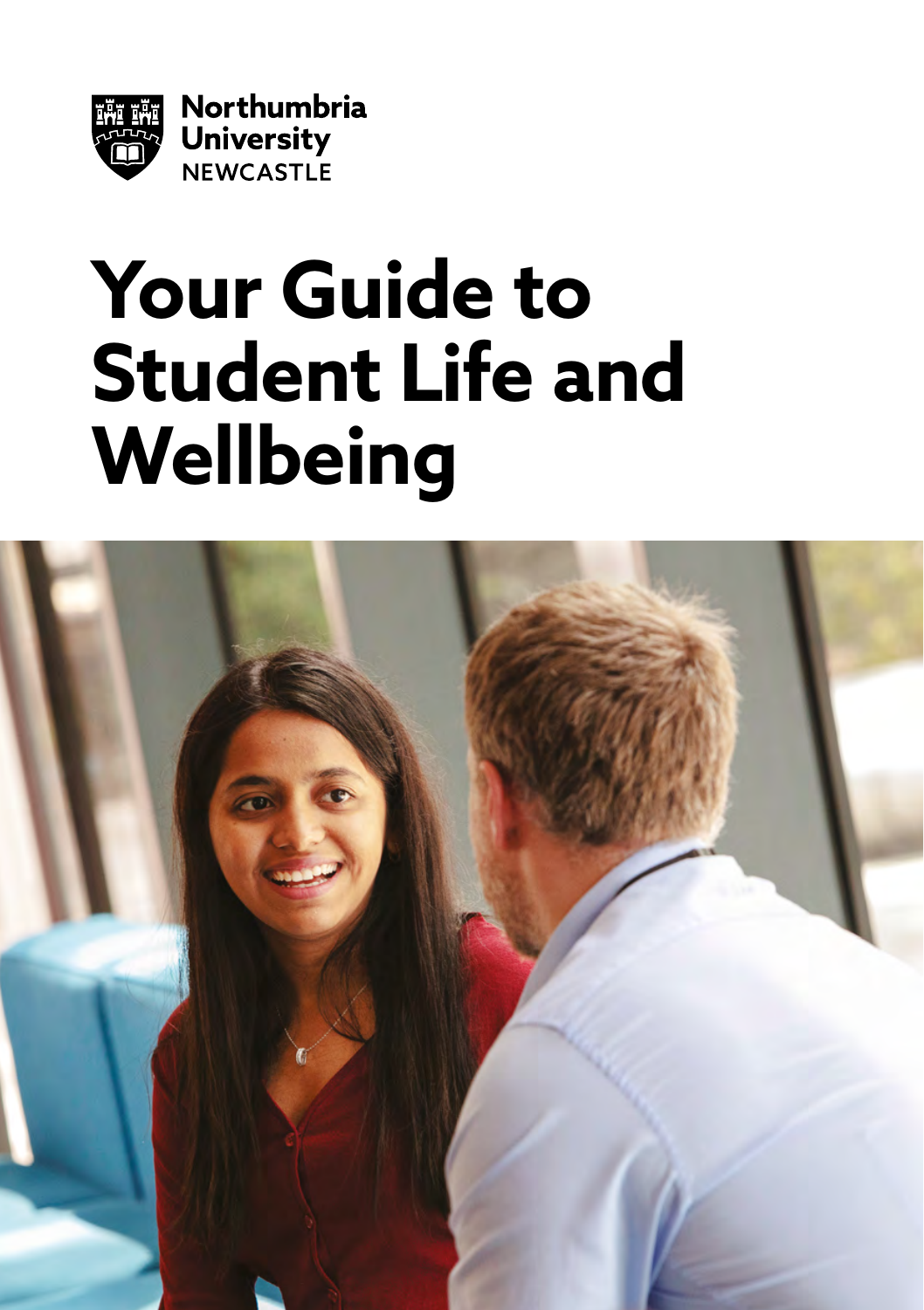

## Welcome

### As a student at Northumbria University we want you to get the most out of everything that life here has to offer.

Studying at university brings a wealth of opportunity to learn and meet new friends. At the same time, alongside your academic studies, you will be managing your day-to-day life including money, budgets, settling into a new city or country, relationships, friendships and new responsibilities.

Student Life and Wellbeing offers advice and guidance to support you during your time at university. Our work is complemented by digital platforms which means that whether you study from home or on campus in Newcastle, London, Amsterdam or anywhere in the world, we are here for you.

### Student Life and Wellbeing encompasses specialist teams which offer free, impartial and confidential advice on the following:

- Accessibility and Inclusion, encompassing: Support for disabled students and those with additional support needs
- Wellbeing and Mental Health, including: Counselling and mental health support and guidance around self-help
- Student Life, including: Financial support; Wellbeing and health advice; International student support; Chaplaincy and faith advice

Our services complement the support provided within your academic faculty which is an important source of advice about your course and studies. We work to ensure that the educational opportunities and university experience we provide is inclusive for all students and we offer tailored support and guidance for specific student groups, such as care leavers, mature students and students with caring responsibilities.

Over half of all Northumbria students use one or more of our services during their time at university. We are here to help, and our professionally trained advisers are also happy to talk to you before you commence your studies with us.

More information on all our services can be found in this booklet.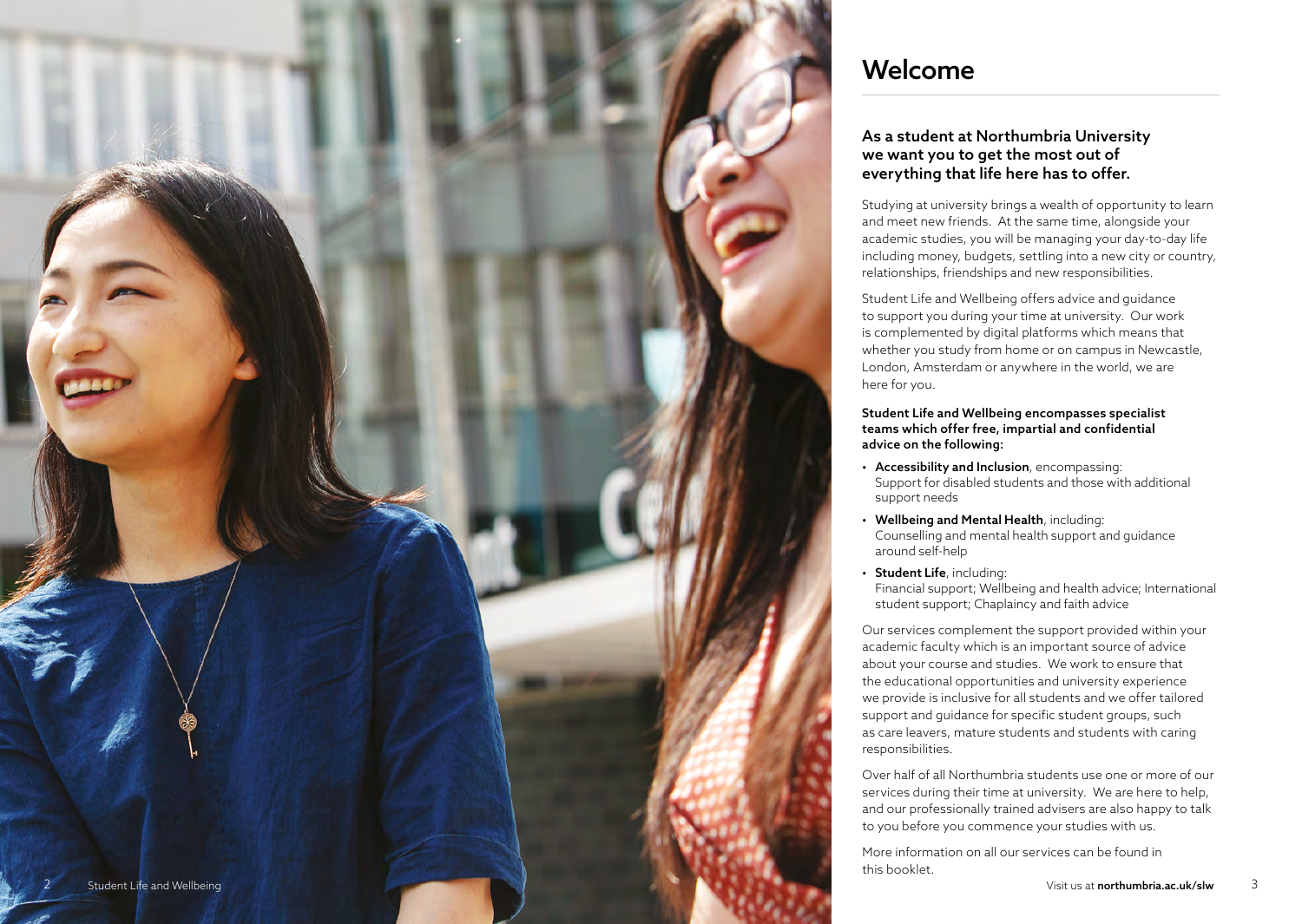# Disability and dyslexia support

If you have a disability or dyslexia, or if you think you may have dyslexia, we are here to help.

Our services are open to all disabled students and our Disabilities Advisers can provide you with advice and support if you have:

- A specific learning difficulty such as dyslexia or dyspraxia
- A long-term medical condition
- A sensory impairment
- 
- A mobility impairment An autism spectrum condition
- A diagnosed mental health condition

If you are unsure whether you are a disabled student, you are welcome to discuss this in complete confidence with a Disabilities Adviser.

### Depending on your individual requirements, we can provide a range of services, such as:

- An early visit to the campus if you are a disabled person applying to study at Northumbria
- A discussion about study support requirements and individual study support strategies
- Advice on applying for Disabled Students' Allowances (DSA) to cover the costs of the disability support required during study
- Arranging individual or modified exam arrangements
- One-to-one specialist dyslexia tutorials or specialist mentoring
- Advice on adapted and accessible accommodation and on the physical accessibility of our buildings
- The use of our Support Worker Service if you require one-to-one educational support, such as the services of a notetaker in lectures or a personal assistant to assist with mobility around the campus
- Advice on assistive technology

To discover more, visit: [northumbria.ac.uk/disability](http://northumbria.ac.uk/disability)

*"A 1st! Thank you for your help. My mark would be nowhere near as high if it wasn't for the dyslexia study skills tutorials I had with you."*

Student, Faculty of Arts, Design and Social Sciences

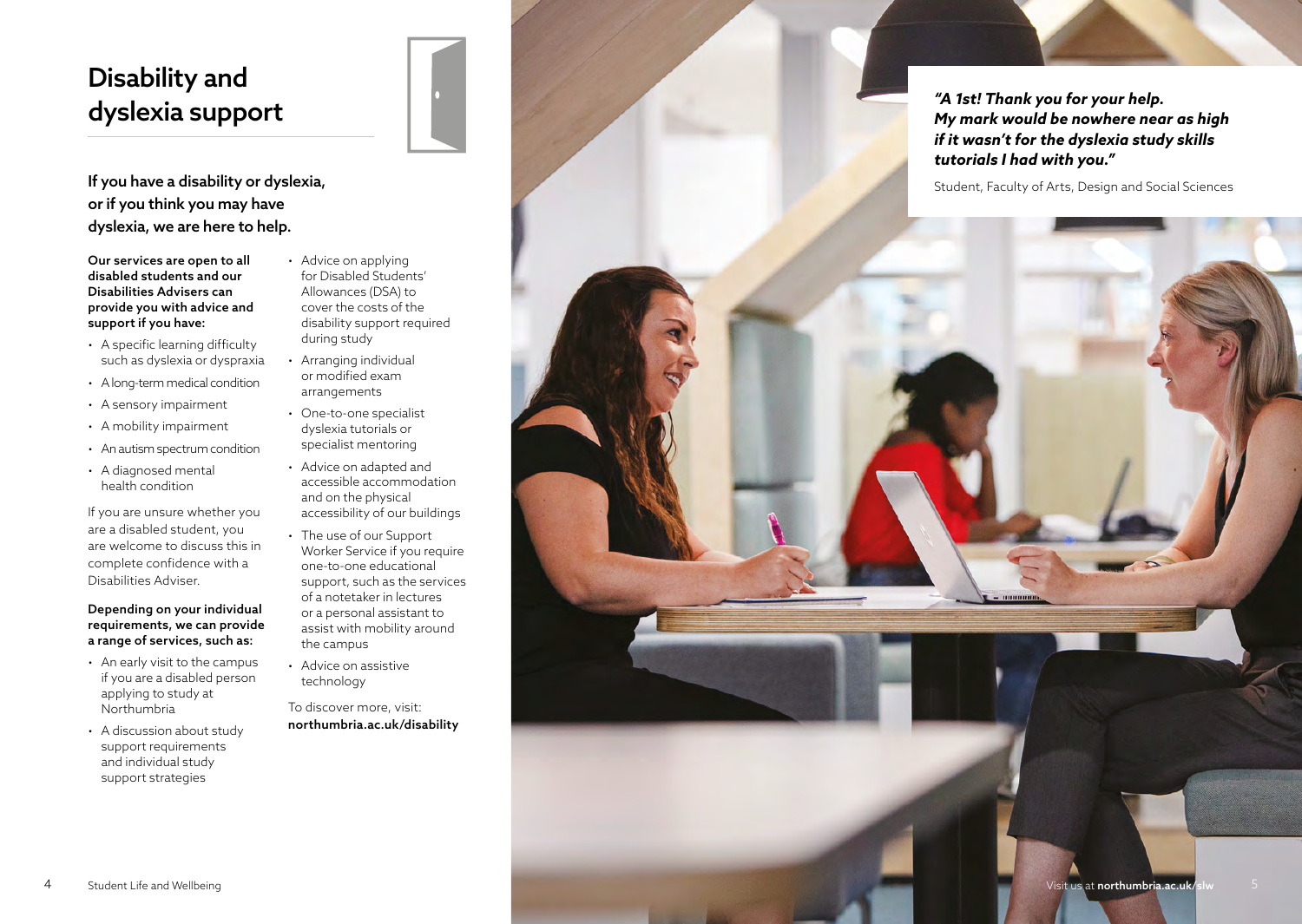# Financial support



### Studying at university brings new responsibilities. In addition to your tuition fees, there are many costs to consider.

You will need to pay for course material, accommodation, household expenses, food and drink, socialising and all the other things needed to make your time at university worthwhile and enjoyable. So what can you do to make your money go further?

### Our professionally trained advisers offer information and advice on a wide range of issues relating to:

• The University's Access to Learning Fund (ALF) – a hardship fund for home/ UK students

- Scholarships
- Grants or loans to help with living costs
- Loans for tuition fees
- National Health Service (NHS) bursaries
- Benefits
- Budgeting
- Council Tax
- Postgraduate support

To discover more, visit: [northumbria.ac.uk/financialsupport](http://northumbria.ac.uk/financialsupport)

# Wellbeing and health support

As well as studying, it is important to look after your health and to have an enjoyable time at Northumbria.

### Our specialist advisers can give information to help with your safety and personal wellbeing, including:

- Registering with a doctor or dentist
- Health issues (such as prescription costs)
- Your personal safety and security
- Insurance
- Personal and academic resilience
- Matters relating to the police
- Access to student trips, activities and events
- Registering to vote
- To discover more, visit: [northumbria.ac.uk/wellbeingandhealth](http://northumbria.ac.uk/wellbeingandhealth)

# International student support



If you are an overseas student you may need help with immigration issues, settling into the UK and making new friends.

Our professionally trained advisers offer information and advice to all international students on a wide range of topics, including:

- Visa advice and representation including: Student Route, Start up and Graduate visas
- Specialist immigration advice including: change of course and the impact to your visa and requirements to extend leave
- Immigration advice relating to switching visa categories and advice for dependants
- Requirements of living and working in the UK including registering with the Police

### • Advice for visitors enrolling on to short courses

• 'Meet and Greet' service (meeting students on arrival at Newcastle Airport)

### University Compliance Team

If you are an overseas student sponsored under our Licence you will require a Student Route visa. You may be contacted by the Compliance Team if they have any enquiries about your sponsorship under this route. The team offers information to all international students and staff on compliance matters.

To discover more, visit: [northumbria.ac.uk/internationalsupport](http://northumbria.ac.uk/internationalsupport)



*"Support from the service helped greatly as the stress from my financial situation would have caused me potentially to drop out of university."*

Student, Faculty of Business and Law

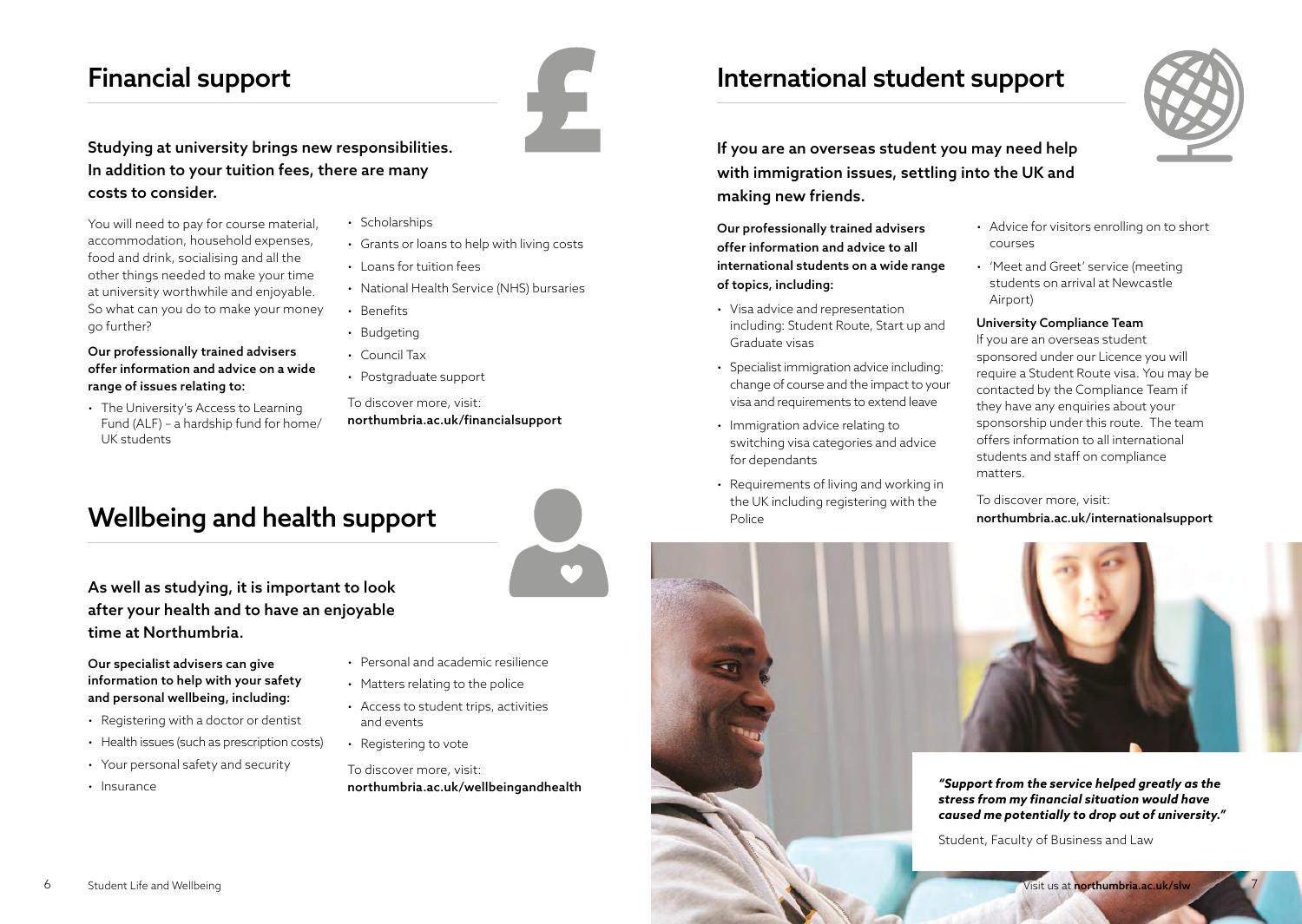# Counselling and mental health support

### We all have mental health, as we all have physical health and, like our bodies, our minds can become unwell.

Looking after our mental health and wellbeing should be part of our everyday lives and we would always encourage you to find helpful ways to prioritise whatever methods work best for you. Sometimes mental health difficulties do arise and these can be hard to cope with. These feelings often pass, but there are options available to you if you require support.

Counselling and mental health support is a free and confidential service available to all enrolled Northumbria students studying in the UK.

Our counsellors and mental health practitioners are here to help with a wide range of personal, emotional and mental health issues, such as:

- Anxiety
- Depression
- Homesickness
- Relationship difficulties or sexuality
- Feeling overwhelmed
- Struggling to engage with university work
- Not fitting in

### We offer the following support services which we will tailor to meet your needs:

- Appointments with counsellors or mental health practitioners
- Online counselling via Kooth Student
- Online guided self-help
- Therapeutic workshops
- Referrals to other support in the
- University and to support services in the community

To access support please complete our short online registration form by logging on to your **[Student Portal](https://myportal.northumbria.ac.uk/)** and searching for 'Counselling and Mental Health Registration Form'. Click on the blue button at the bottom of the article to access the form. We will get back to you within two working days, either by phone, email or via the Student Portal ([myportal.northumbria.ac.uk](http://myportal.northumbria.ac.uk)), with an offer of support.

To discover more, visit: [northumbria.ac.uk/counselling](http://northumbria.ac.uk/counselling)

*"Without the counselling sessions, I'd have left university. The counsellor helped me to talk about my situation without feeling embarrassed about it."*

Student, Faculty of Engineering and Environment

# Chaplaincy and faith advice

Our chaplains offer a listening ear and encouragement, prayer and advice for students and staff.

### We're happy to talk to you in confidence, whatever your faith, belief or otherwise. Our work includes:

- Helping you to explore your direction and sense of meaning in life through spiritual life-coaching or help with finding accompaniment on your spiritual journey
- Advising on quiet spaces and prayer places on campus, including the: Peace Room, Quiet Room and Muslim Prayer Facility
- Offering opportunities for prayer, worship and spiritual exploration
- Giving information on local places of worship, such as churches, synagogues, mosques, temples and gurdwaras
- Arranging for groups to meet in the Chaplaincy or other parts of the University
- Running events and activities, such as lunches, trips and discussion groups
- Acting as a link between the University and student faith societies
- Promoting understanding between people of different life-stances, encouraging dialogue and respectful exchanges of views

To discover more, contact us: 0191 227 3284 [sv.chaplaincy@northumbria.ac.uk](mailto:sv.chaplaincy@northumbria.ac.uk) [northumbria.ac.uk/chaplaincy](http://northumbria.ac.uk/chaplaincy)

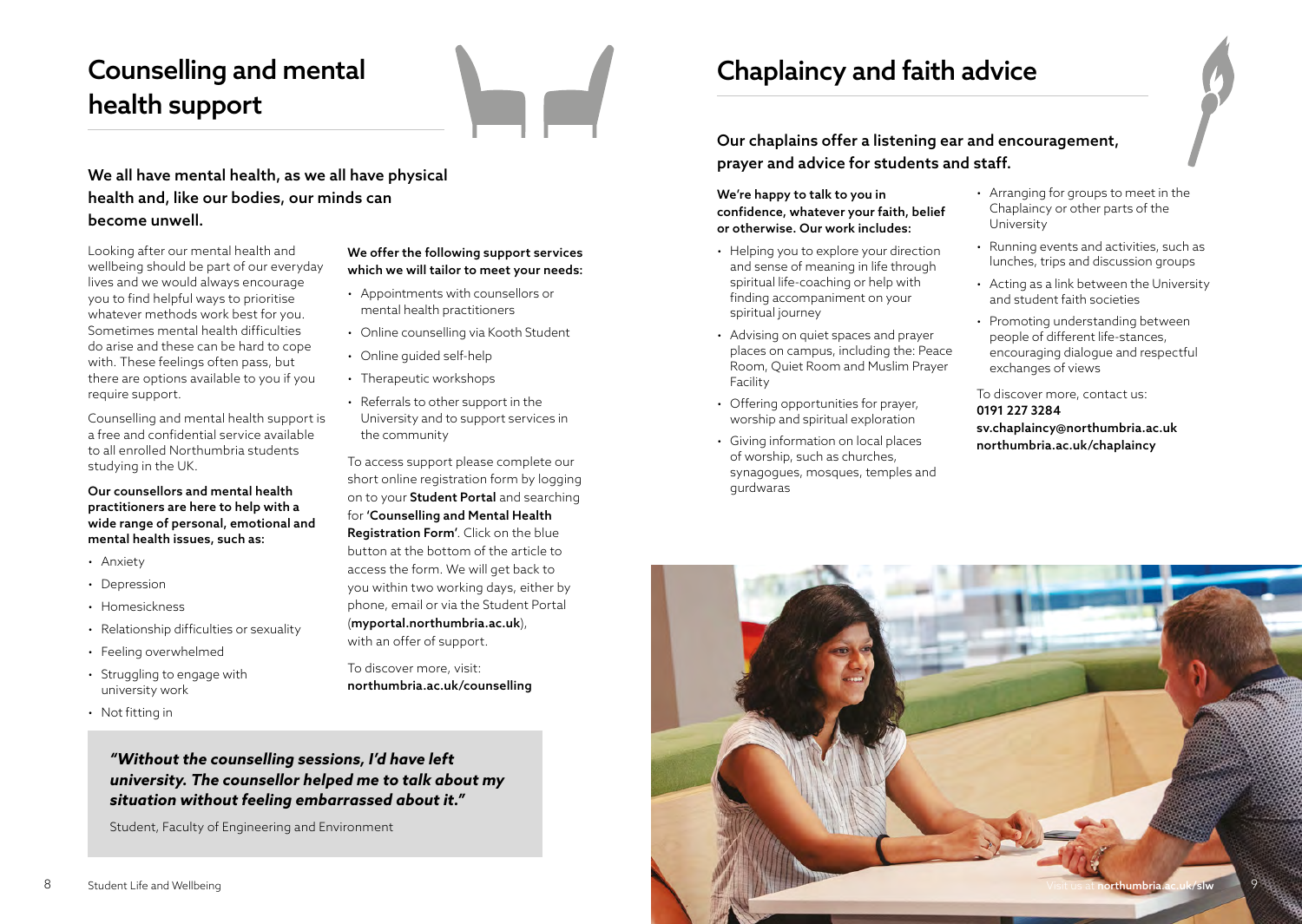

# **Confidentiality**

We want you to feel comfortable when talking to us and all information provided to Student Life and Wellbeing will be treated sensitively and confidentially.

There may be occasions when it is important for us to share information within the University. For example, we may pass information on to other university staff to ensure your academic faculty knows about any disabilityrelated study support that you require during your course.

There are other exceptional circumstances in which confidentiality cannot be maintained, for example to ensure we comply with the law or the University's Duty of Care policies. We are happy to talk to you at any stage if you have questions or concerns.

To respect the privacy of all students and to comply with data protection law,

university staff cannot discuss matters relating to individual students with a third party, even where this third party is a close relative or friend. This extends to confirming the student status of an individual – in most circumstances, we cannot confirm to a third party whether a person is a current student or not. We realise that this may be frustrating, but hope you appreciate the reasons for this.

If you are a parent, family member or friend of a student, we may be able to contact the student and let them know that you have been in touch with us, or we may be able to provide you with some general information about student support issues at the University.

*"Receiving support from Student Life and Wellbeing throughout my time at Northumbria has had a very positive impact on my selfesteem and the way I approach my studies. I consider it one of the most valuable things I have done throughout my time at university, and will take it with me through the rest of my life."*

Student, Faculty of Arts, Design and Social Sciences

*"If there wasn't a Student Life and Wellbeing Service I probably wouldn't be at university still, as they have given me guidance on where to go to receive the help I need."*

Student, Faculty of Health and Life Sciences